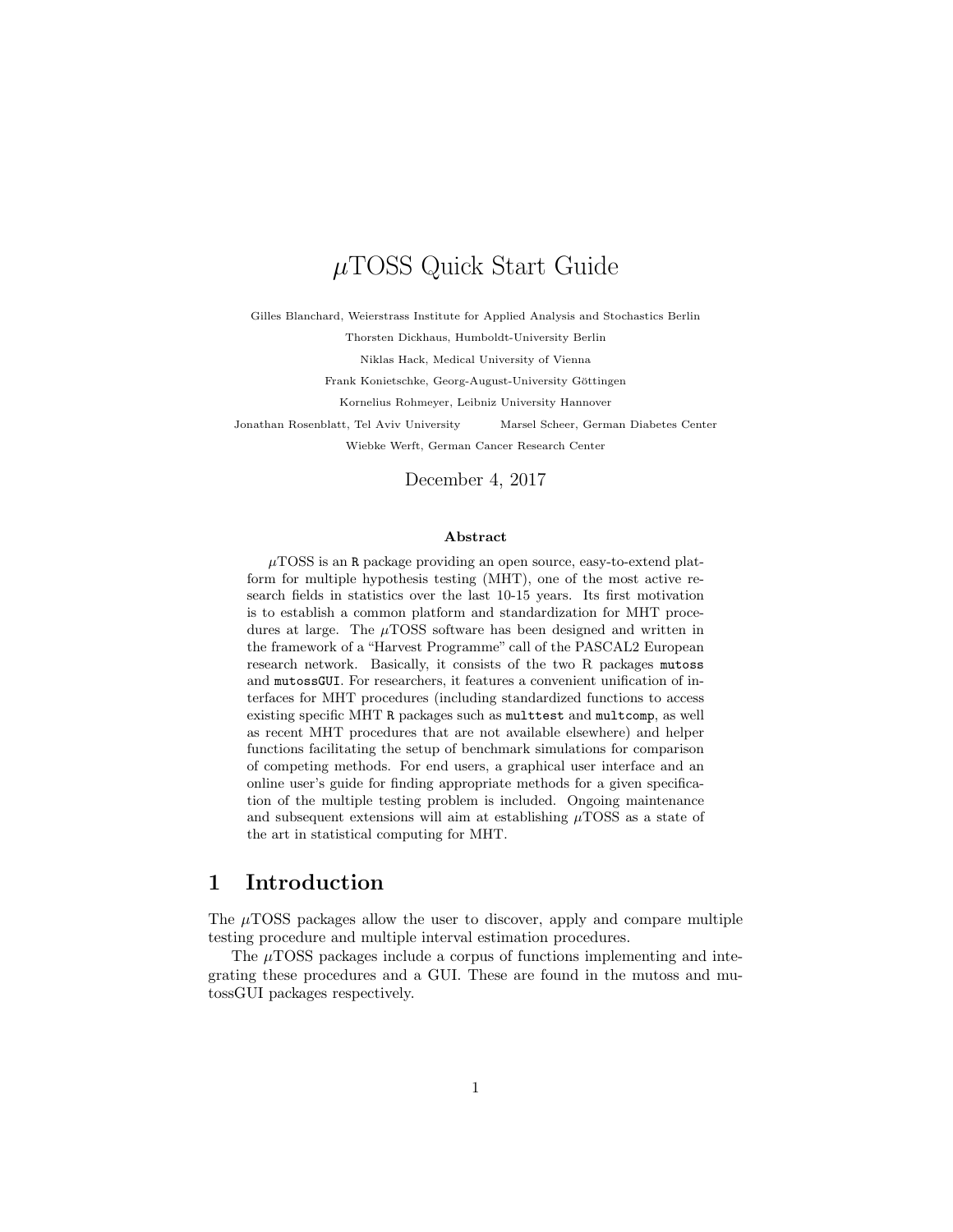## 2  $\mu$ TOSS Rationale

The rationale behind the  $\mu$ TOSS packages is two-fold.

It is aimed at allowing statisticians to discover, apply and compare standard and custom multiplicity controlling procedures. This is achieved by the mutoss package.

It is also aimed at the researcher wishing to Analise new data or reproduce published results. This is accomplished by the mutossGUI package.

At the time of release, the package has only undergone basic testing. This being the case, we recommend new data to be analyzed with standard software alongside  $\mu$ TOSS. This is planned to change in future releases.

### 3 System Requirements

### 3.1 mutoss Package

The package will run on any machine running R with recommended version 2.8 and above.

### 3.2 mutossGUI package

On top of the mutoss package requirements, Java Run time Environment ver 5 and above is needed.

# 4 GUI Work flow

Download and install the mutossGUI package. The GUI should start automatically. Others wise load it with

>mutossGUI()

#### 4.1 Testing of Hypotheses

If you have already a vector of p-values start at step (5).

- 1. Load the raw data (assumed to be a data.frame object) using the Data button.
- 2. Specify the model type and explanatory variables using the Model button. For linear contrasts choose Single endpoint in k groups. For applying the same model to many response variables choose Multiple (linear) regression.
- 3. Define model by choosing response and expalnatory variables.
- 4. Define the hypotheses of interest by specifying the contrasts using the Hypotheses button.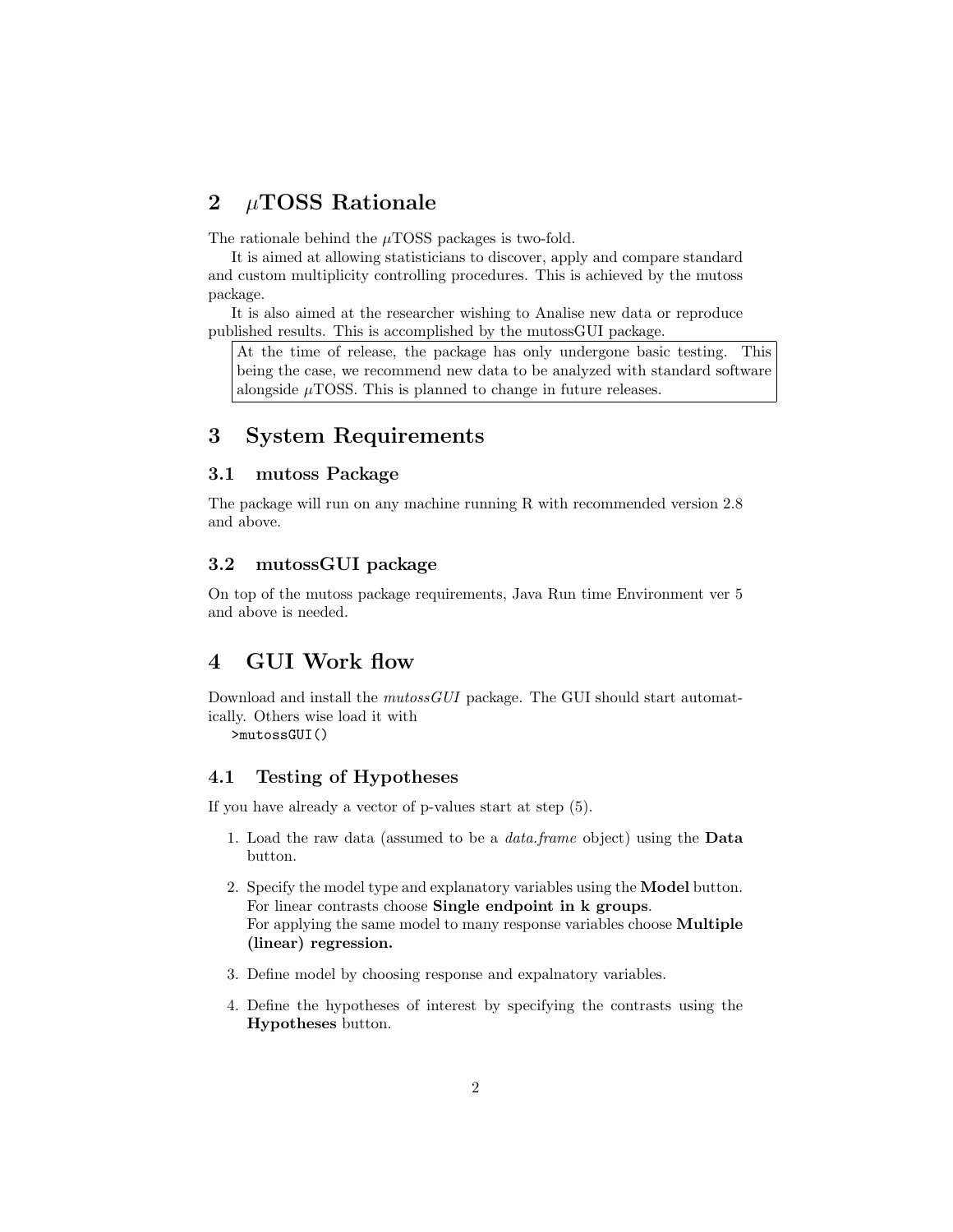- 5. Insert p-values using the p-Value button or calculate them following the previous steps.
- 6. Choose the error type to control using the Error Rate button.
- 7. Use the Adjusted p-Values to calculate the procedure specific adjusted p-values (you will be propted for additional options when necesary) or choose Rejeted to apply the procedure and reject hypotheses.
- 8. Visualize results by choosing the Info option in the Adjusted p-Values or Rejected buttons.
- 9. Save the output as an R object using the File->Export MuToss Object to R option.

Further analysis is now possible using the compareMutoss functions or other R functionality.

#### 4.2 Interval Estimations

Steps 1-4 are identical to the hypothesis testing work flow.

- 1. Load the raw data (assumed to be a data.frame object) using the Data button.
- 2. Specify the model type and explanatory variables using the Model button. For linear contrasts choose Single endpoint in k groups. For applying the same model to many response variables choose Multiple (linear) regression.
- 3. Define model by choosing response and expalnatory variables.
- 4. Define the contrasts of interest by specifying the contrasts using the Hypotheses button.
- 5. Choose the error type to control using the Error Rate button.
- 6. Use the Confidence Intervals to compute confidence intervals on parameters of interest.
- 7. Visualize results by choosing the Info option in the Confidence Intervals button.
- 8. Save the output as an R object using the File->Export MuToss Object to R option.

Further analysis is now possible using R functionality.